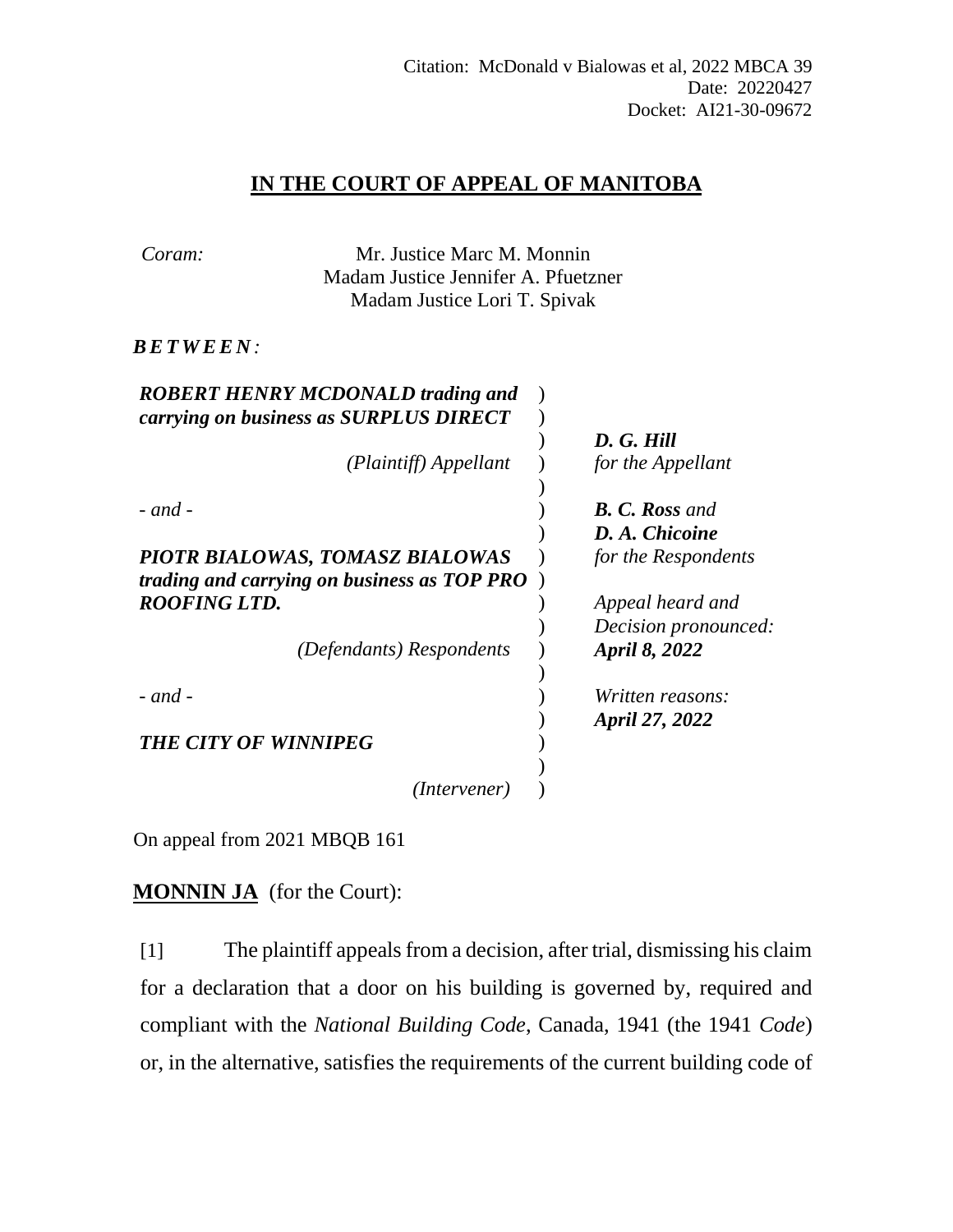## Page: 2

the intervener. After the hearing of the appeal, we dismissed it with brief reasons to follow. These are those reasons.

[2] While the claim was commenced by way of a notice of application, it was later continued as a statement of claim seeking various relief against the defendants who are the plaintiff's next-door neighbours. The relief claimed included an easement by prescription and a declaration that a partywall agreement existed and was in force, as well as the declaration.

[3] By the time of the trial, the only relief still sought was for a declaration that the door at issue was governed and compliant with the 1941 *Code*. At trial, the intervener also challenged the jurisdiction of the Court to deal with the issue given that there were proceedings pending before various of its committees.

[4] After an eight-day trial, the trial judge reserved his decision. He issued lengthy reasons. In his decision, he assumed jurisdiction to deal with the issue and found that the plaintiff had failed to prove that the door was in existence during the time that the 1941 *Code* was in effect. As well, he found that, in the alternative, the plaintiff would still have to comply with the current building code requirements since the door created an unsafe condition as it could not be used safely without access to the defendants' property.

[5] On appeal to this Court, the two issues raised can be summarized as follows:

> (a) Did the trial judge err in concluding that the plaintiff had failed to meet his onus to prove that the door existed at the time of the 1941 *Code*?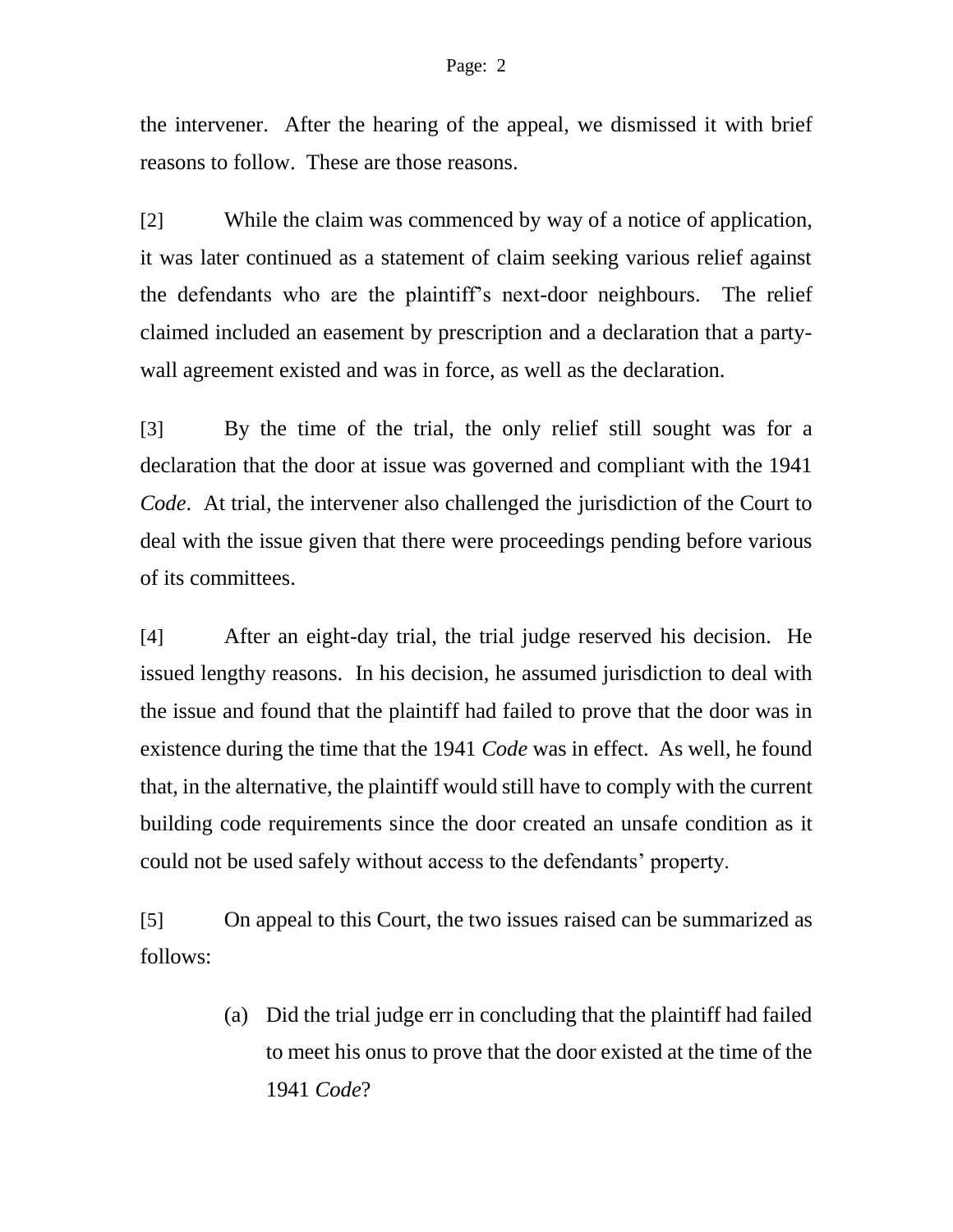(b) If the door did comply with the 1941 *Code*, did it meet the requirements of being an emergency exit door and could be used as such?

[6] Counsel for the plaintiff agreed that, if he was unable to convince us that he should succeed on the first issue, then the second issue was moot. The plaintiff also raised an issue of procedural unfairness, namely, that he was denied an adequate right of reply. In our view, the argument is without merit. The record is clear that the plaintiff was provided with an opportunity to reply.

[7] The main thrust of the plaintiff's argument on the first issue is that the trial judge erred in law by not accepting the evidence of Allan Adelman (Mr. Adelman), whose father occupied the property where the door in question is located from 1945 until 1963 and who remembered it as a young boy. He argues that this was the best evidence of the existence and timing of the door and should have been accepted by the trial judge over the evidence of the defendants' expert and photographic evidence tendered at trial to the effect that the door was not built until much later.

[8] The trial judge found Mr. Adelman's evidence unreliable. Mr. Adelman passed away prior to trial and was not available to be crossexamined. His evidence was adduced under section 58 of *The Manitoba Evidence Act*, CCSM c E150. The trial judge noted that Mr. Adelman's affidavit was based on events which had occurred some 56 to 76 years before he swore it at a time when he was 12 years old. The trial judge also found that Mr. Adelman's evidence was inconsistent with the evidence of the defendants' expert mason, who testified that the design and materials used in the door indicated that it was likely built in the 1980s. The trial judge also